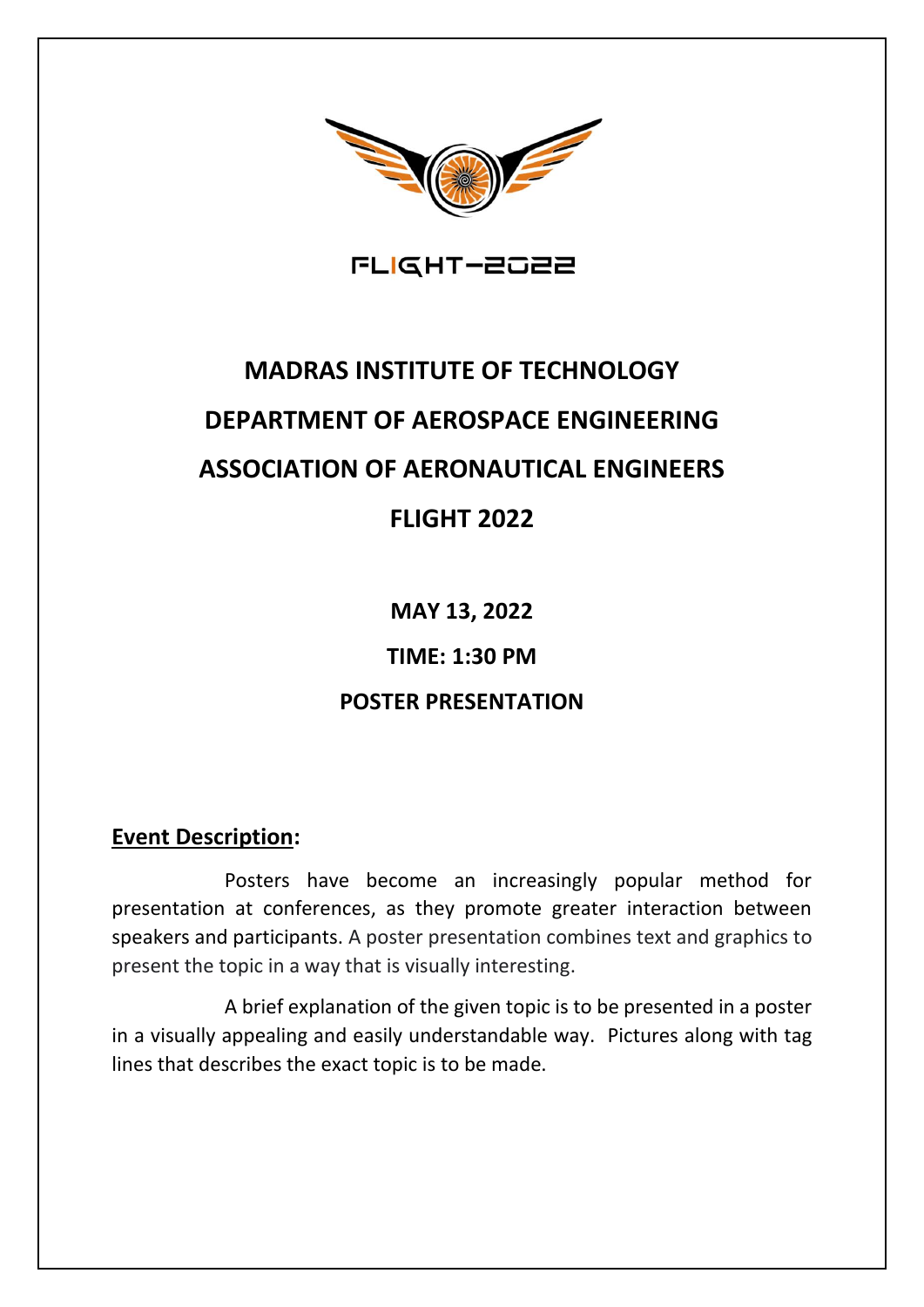# **Event format and rules**:

**TOPIC:** Any topic related to Aeronautical, Aerospace or Avionics.

- Maximum of two per team.
- Present your project idea in a single captivating poster.
- You can display the soft copy of the poster and construe.
- Each team will be given 10 minutes to present your idea.
- You may create your poster in any software, but it should be presented in pdf/jpeg format.
- Judging will be based on topic selection, understandability, and readability.
- Judges' decision is final.

### A sample poster is given below